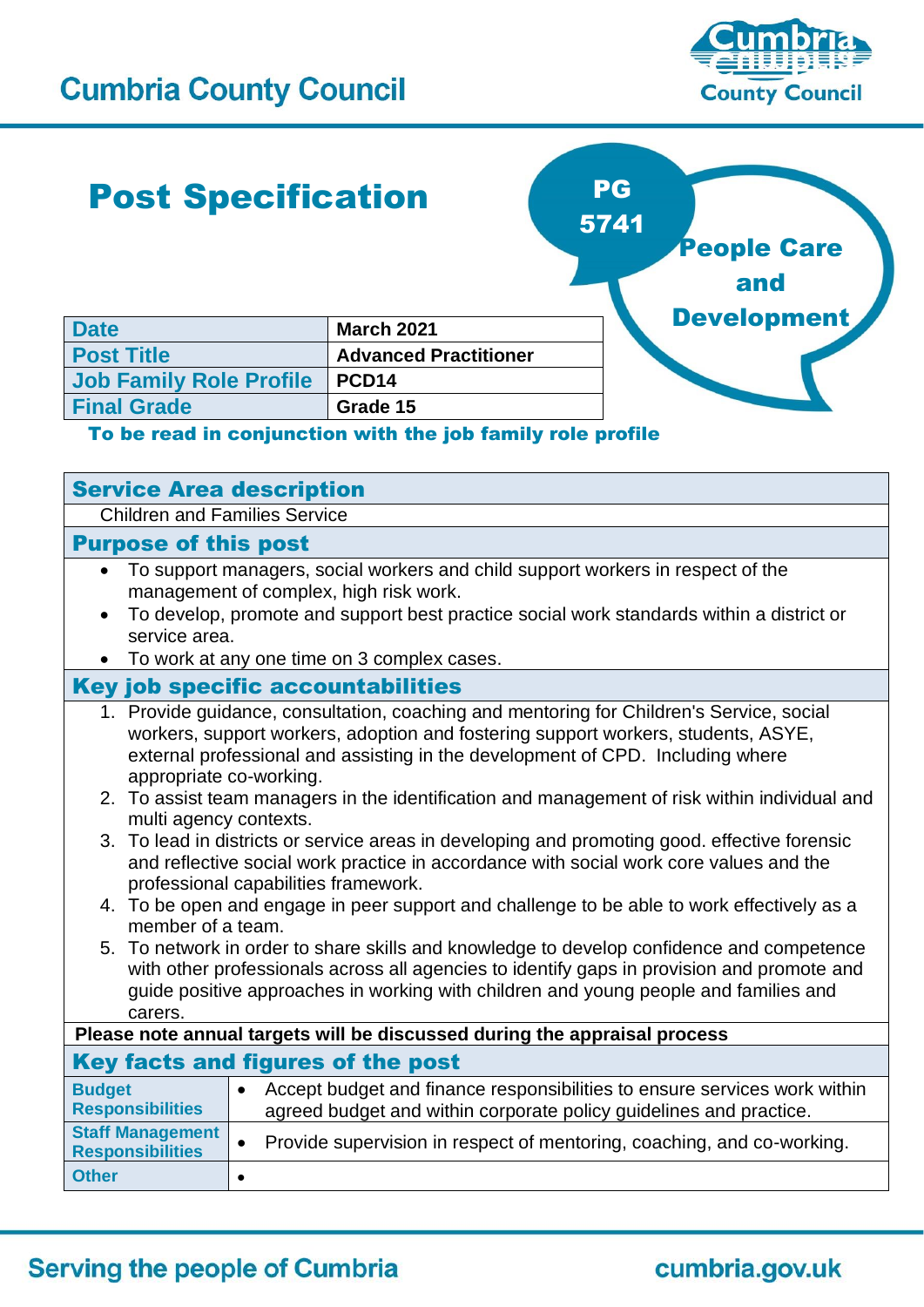#### Essential Criteria - Qualifications, knowledge, experience and expertise

#### **1. Qualifications/Training**

- Social Work England Registration
- Social Work Degree CQSW/CSS/DipSW
- Evidence of continuing professional development in social care/social work post qualification.

#### **2. Relevant Experience**

- Experience in work with children and families, pre/post or during qualification
- Experience in child protection

#### **3. Knowledge** •

- Knowledge of Assessment and Case Management Processes and outcome based planning
- Knowledge of relevant legislation
- Knowledge of Children's Services assessment tools

#### **4. Skills/Ability**

- Ability to work as part of multi-disciplinary team with internal and external colleagues sharing and co-ordinating resources
- Ability to plan work and meet deadlines
- Ability to produce clear written reports
- Work directly with vulnerable children
- Liaise with external and internal partners on day-to-day service issues.
- Clear and concise verbal skills with children and adults
- Ability to assess and manage some risk effectively

#### **5. Personal Skills**

- Professional integrity, reliability and consistency
- Explicit use of social work values e.g. ability to work in a non- discriminatory manner, respecting individual's rights and choices May 2011
- Ability to work under pressure and emotional stress effectively

#### **6. Special Circumstances/ Other**

- Ability to undertake extensive travelling in the designated area.
- **Enhanced CRB Clearance**
- Flexible working hours

#### Disclosure and Barring Service – DBS Checks

- This post requires a DBS check.
- The level of check required is:
	- o DBS Enhanced Children & Adults

### Job working circumstances

| <b>Emotional</b><br><b>Demands</b>  | Significant/regularly                 |
|-------------------------------------|---------------------------------------|
| <b>Physical</b><br><b>Demands</b>   | Normal                                |
| <b>Working</b><br><b>Conditions</b> | Mostly protected, indoors/travelling. |
| ____                                |                                       |

#### Other Factors

- Practice Standards Along with the key responsibilities Advanced Practitioners will:
- Undertake a quality assurance role i.e. completing audits, quality assure reports, assessments.
- Support ASYE to complete portfolio's and supervising ASYE in respect of the theoretical, research and observational parts of the ASYE programme. Team managers will retain the case management responsibility of individual cases. Advanced Practitioners will be providing supervision in respect of mentoring, coaching, co-working but not the decision making.